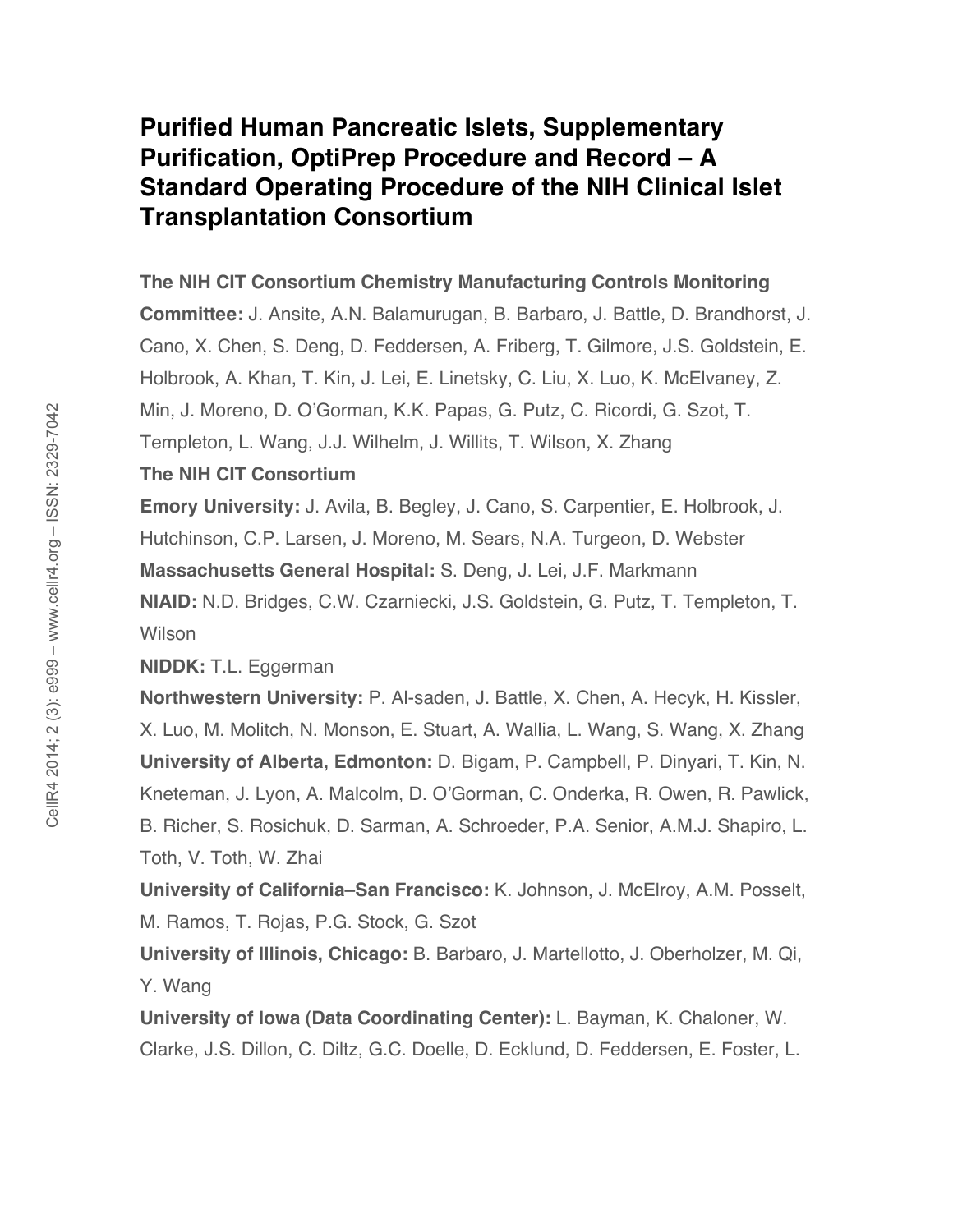G. Hunsicker, C. Jasperson, D-E Lafontant, K. McElvaney, T. Neill-Hudson, D. Nollen, J. Qidwai, H. Riss, T. Schwieger, J. Willits, J. Yankey **University of Miami:** R. Alejandro, A.C. Corrales, R. Faradji, T. Froud, A.A. Garcia, E. Herrada, H. Ichii, L. Inverardi, N. Kenyon, A. Khan, E. Linetsky, J. Montelongo, E. Peixoto, K. Peterson, C. Ricordi, J. Szust, X. Wang **University of Minnesota:** M.H. Abdulla, J. Ansite, A.N. Balamurugan, M.D. Bellin, M. Brandenburg, T. Gilmore, J. V. Harmon, B.J. Hering, R. Kandaswamy, G. Loganathan, K. Mueller, K.K. Papas, J. Pedersen, J.J. Wilhelm, J. Witson **University of Pennsylvania:** C. Dalton-Bakes, H. Fu, M. Kamoun, J. Kearns, Y. Li, C. Liu, E. Luning Prak, Y. Luo, E. Markmann, Z. Min, A. Naji, M. Palanjian, M. Rickels, R. Shlansky-Goldberg, K. Vivek, A.S. Ziaie **University of Wisconsin:** L. Fernandez, D.B. Kaufman, L. Zitur **Uppsala University:** D. Brandhorst, A. Friberg, O. Korsgren

Supported by grants from the National Institute of Allergy and Infectious Diseases and the National Institute for Diabetes and Digestive and Kidney Diseases.

- At Emory University, U01AI089317.
- At Northwestern University, U01AI089316.
- At the University of Alberta, Edmonton: U01AI065191.
- At the University of California, San Francisco, U01DK085531.
- At the University of Illinois, Chicago, 5U01DK070431-10.
- At the University of Iowa, U01DK070431.
- At the University of Miami, U01DK070460.
- At the University of Minnesota, U01AI065193.
- At the University of Pennsylvania, U01DK070430.
- At Uppsala University, U01AI065192.

In addition, the study was supported by the following GCRC and CTSA awards:

• At Emory University: UL1TR000454.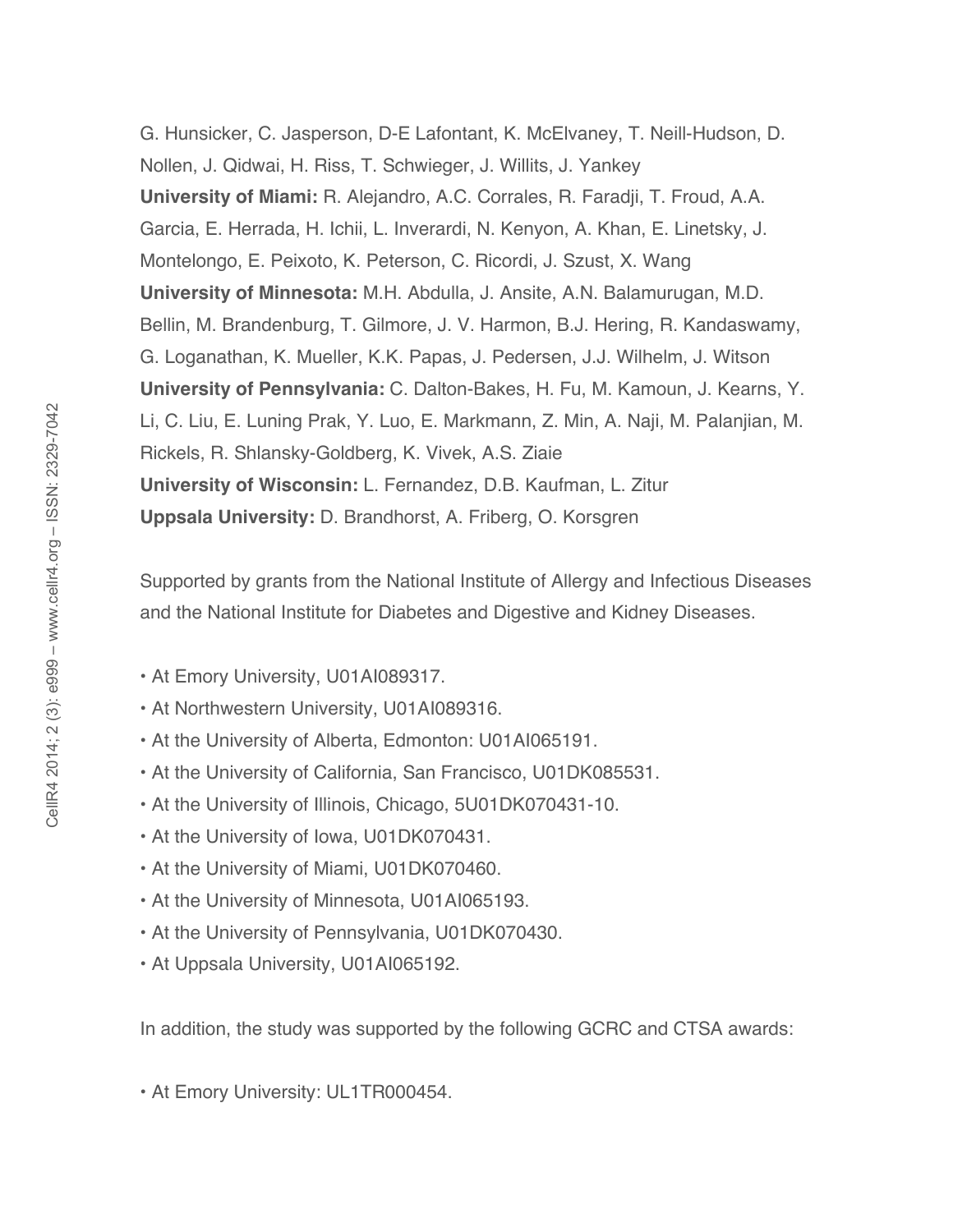- At Northwestern University: 5UL1RR025741 and 8UL1TR000150.
- At the University of California, San Francisco, UL1TR000004.
- At the University of Illinois, Chicago, UL1TR000050.
- At the University of Miami: 1UL1TR000460.
- At the University of Minnesota: 5M01-RR000400 and UL1TR000114.
- At the University of Pennsylvania: UL1TR000003.

Address correspondence to: Camillo Ricordi MD, Chairman, CIT Steering Committee, ricordi@miami.edu

## *To
cite
this
article*

*Purified Human Pancreatic Islets, Supplementary Purification, OptiPrep Procedure and Record – A Standard Operating Procedure of the NIH Clinical Islet Transplantation Consortium*

CellR4 2014; 2 (3): e999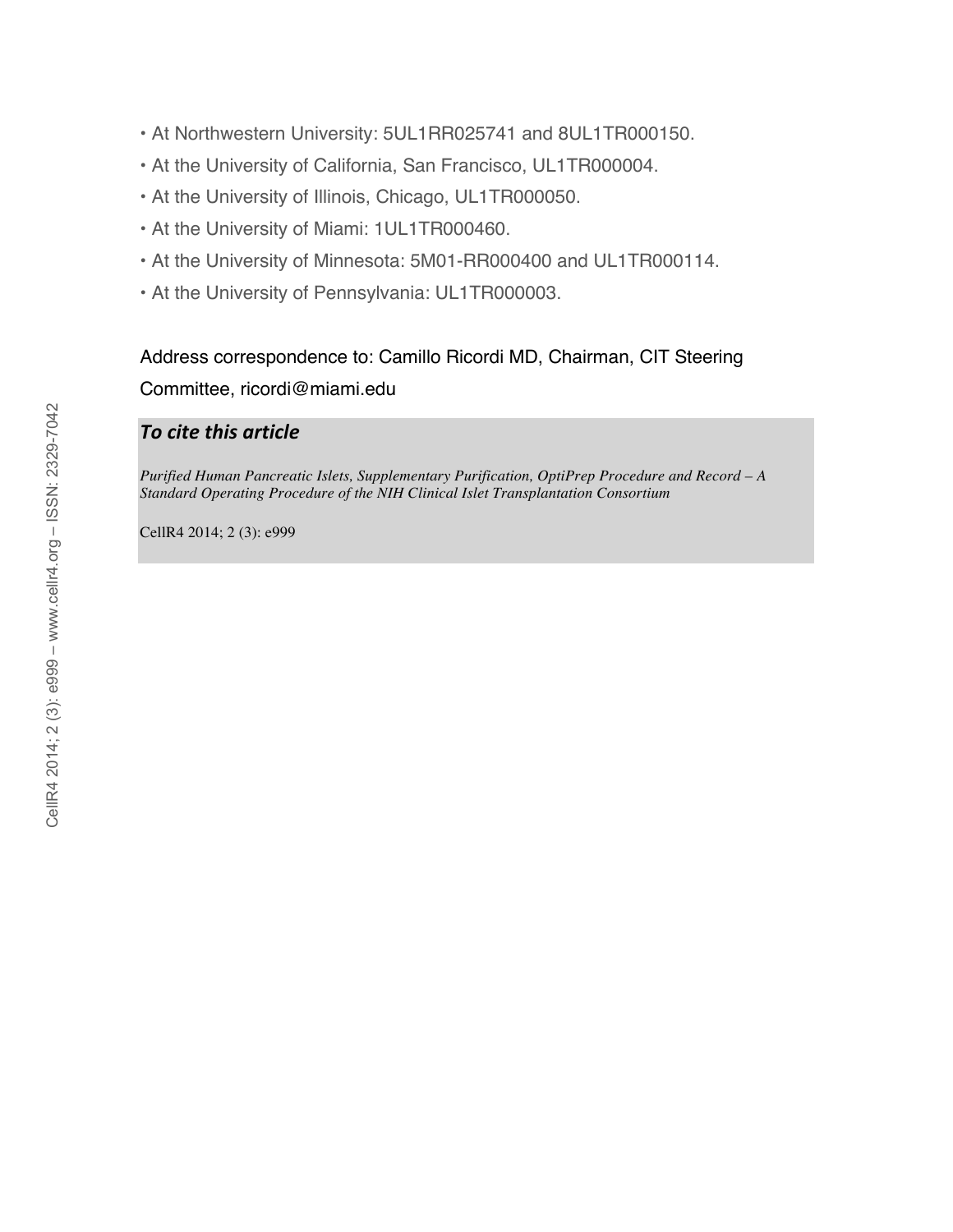| DAIT, NIAID, NIH                                                   |                           |                                                 |                               |  |             |  |
|--------------------------------------------------------------------|---------------------------|-------------------------------------------------|-------------------------------|--|-------------|--|
|                                                                    |                           | <b>SOP</b><br><b>ATTACHMENT</b>                 |                               |  |             |  |
| Document No.<br>3109, B01                                          | <b>Revision No.</b><br>00 | <b>Effective Date</b><br><b>25 October 2010</b> | <b>Supersedes Date</b><br>N/A |  | Page 1 of 5 |  |
| <b>Document Title:</b>                                             |                           |                                                 |                               |  |             |  |
| <b>PURIFIED HUMAN PANCREATIC ISLETS</b>                            |                           |                                                 |                               |  |             |  |
| <b>SUPPLEMENTARY PURIFICATION, OPTIPREP PROCEDURE &amp; RECORD</b> |                           |                                                 |                               |  |             |  |

#### **1.0 MATERIALS**

See Production Batch Record Section 3.1.3, Raw Materials and Purchased Reagents, and SOP 3106, B10, Purification Density Gradients preparation record.

#### **2.0 PROCEDURE**

2.1 Bring the Supplementary Purification Islets from PBR Section 8.5 to approximately 250 mL with CIT Purification Solution and gently re-suspend them. Seal the tube and place it at 2ºC to 8ºC for 30 to 50 minutes while preparation for Supplementary Purification occurs. Then proceed to the Supplementary Purification.

#### 2.2 COBE 2991 Preparation

Set up the COBE according to the Operational Manual and the institution's procedures. The COBE must be refrigerated or placed in a cold room.

- Prepare High (1.10 g/mL) and Low (1.06 g/mL) CIT Purification Density Gradients according to SOP 3106, B10, and file the records of their preparation with this Production Batch Record.
- Label 13 X 250 mL conical tubes with the COBE run number and "W1" and fraction numbers 1 through 12 (See tables in Section 8.3). Label a  $14<sup>th</sup> 250$  mL conical tube with the COBE run number and "Bag."
- Fill tubes 1 through 12 with 225 mL of CMRL 1066, Supplemented, and store at 2ºC to 8°C.

**Verified by: Date:** 

- 2.3 COBE 2991 Procedure Gradient and Tissue Loading
	- 2.3.1 Assemble the COBE bag onto COBE cell processor according to institution's procedure. Place clamps near the main line on all colored tubing except one line to be used for loading the COBE bag.
	- 2.3.2 Place gradient-maker on magnetic stir plate and aseptically connect one end of size 16 tubing to gradient-maker and the other end to green tubing of the COBE bag.
	- 2.3.3 Place a sterile stir bar into the left chamber (next to outlet) and turn on the stir plate.
	- 2.3.4 Run tubing through pump and set pump to 60 mL/min.
	- 2.3.5 Sanitize the exterior of all solution bottles before placing in the hood.
	- 2.3.6 Pour 120 mL of the High Density Gradient into the left chamber of the gradient maker.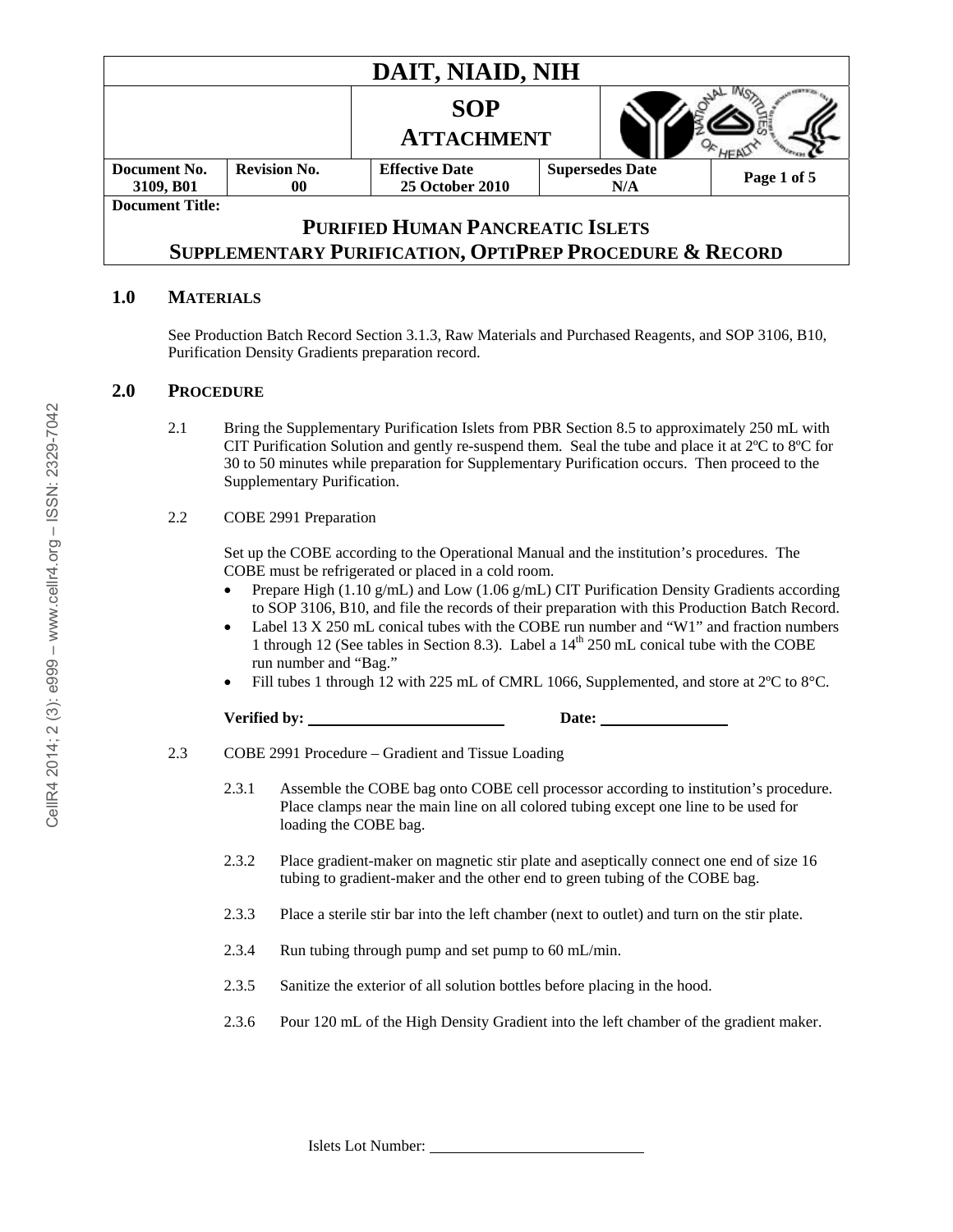|       | <b>Document No.</b><br>3109, B01                                                                                                                                                                                         |        | <b>Revision No.</b><br>$\bf{00}$                                               | <b>Effective Date</b><br><b>25 October 2010</b>                                                                                                                                                                                                                                                                                                                                                                                                                                                                                                                       | <b>Supersedes Date</b><br>N/A | Page 2 of 5 |
|-------|--------------------------------------------------------------------------------------------------------------------------------------------------------------------------------------------------------------------------|--------|--------------------------------------------------------------------------------|-----------------------------------------------------------------------------------------------------------------------------------------------------------------------------------------------------------------------------------------------------------------------------------------------------------------------------------------------------------------------------------------------------------------------------------------------------------------------------------------------------------------------------------------------------------------------|-------------------------------|-------------|
|       | <b>Document Title:</b>                                                                                                                                                                                                   |        |                                                                                |                                                                                                                                                                                                                                                                                                                                                                                                                                                                                                                                                                       |                               |             |
|       |                                                                                                                                                                                                                          |        |                                                                                | <b>PURIFIED HUMAN PANCREATIC ISLETS</b>                                                                                                                                                                                                                                                                                                                                                                                                                                                                                                                               |                               |             |
|       |                                                                                                                                                                                                                          |        |                                                                                | SUPPLEMENTARY PURIFICATION, OPTIPREP PROCEDURE & RECORD                                                                                                                                                                                                                                                                                                                                                                                                                                                                                                               |                               |             |
|       |                                                                                                                                                                                                                          | 2.3.7  |                                                                                | Pump the bottom layer into the COBE Bag then stop the pump.                                                                                                                                                                                                                                                                                                                                                                                                                                                                                                           |                               |             |
|       |                                                                                                                                                                                                                          | 2.3.8  | red/green tube). Re-clamp the red tubing line and press the Stop/Reset button. | Remove excess air from the COBE bag by pressing Superout while unclamping the red<br>tubing. Press the Hold button once the Bottom Gradient has reached the T (junction of                                                                                                                                                                                                                                                                                                                                                                                            |                               |             |
|       |                                                                                                                                                                                                                          | 2.3.9  | $\bullet$<br>$\bullet$<br>connection.                                          | Begin loading the continuous density gradient into COBE bag.<br>Pour 125 mL High Density Gradient $(1.10 \text{ g/mL})$ in the left chamber (nearest the<br>outlet) of the gradient maker. Open and close the port between the two chambers just<br>enough to fill the opening.<br>Pour 125 mL Low Density Gradient (1.06 g/mL) in the right chamber of gradient<br>maker (away from outlet)<br>Open the port between the chambers, set pump to 20 mL/min and load gradient up to<br>the T of the COBE bag tubing. Stop the pump when the gradient has reached the T- |                               |             |
| Note: | Observe the gradient maker to ensure that gradients are mixing during the continuous gradient<br>loading.                                                                                                                |        |                                                                                |                                                                                                                                                                                                                                                                                                                                                                                                                                                                                                                                                                       |                               |             |
|       |                                                                                                                                                                                                                          | 2.3.10 |                                                                                | Start the COBE and ensure the centrifuge speed is 1800 to 2000 rpm.                                                                                                                                                                                                                                                                                                                                                                                                                                                                                                   |                               |             |
|       |                                                                                                                                                                                                                          |        |                                                                                |                                                                                                                                                                                                                                                                                                                                                                                                                                                                                                                                                                       |                               |             |
|       |                                                                                                                                                                                                                          |        |                                                                                |                                                                                                                                                                                                                                                                                                                                                                                                                                                                                                                                                                       | Date:                         |             |
|       |                                                                                                                                                                                                                          | 2.3.11 |                                                                                | Load the continuous gradient by unclamping the green tubing and starting the pump.<br>Load the entire 250 mL of continuous gradient at 20 mL/minute.                                                                                                                                                                                                                                                                                                                                                                                                                  |                               |             |
|       |                                                                                                                                                                                                                          | 2.3.12 |                                                                                | When all of the gradient has been loaded, stop the pump just as the last portion of the<br>gradient enters the tubing attached to the gradient maker.                                                                                                                                                                                                                                                                                                                                                                                                                 |                               |             |
| Note: | COBE must remain spinning during the rest of the purification process. If abnormal signs appear<br>from rotating seal (e.g. leak, unusual noise, burnt smell, etc.), replace COBE bag and make new<br>density gradients. |        |                                                                                |                                                                                                                                                                                                                                                                                                                                                                                                                                                                                                                                                                       |                               |             |
|       |                                                                                                                                                                                                                          | 2.3.13 |                                                                                | Aseptically remove the tubing from gradient maker port and move to the beaker with<br>tissue. Reverse the pump to purge the air.                                                                                                                                                                                                                                                                                                                                                                                                                                      |                               |             |
|       |                                                                                                                                                                                                                          | 2.3.14 |                                                                                | Load the Supplementary Purification Islets (Section 8.5.2) with the pump at a setting of<br>20 mL/min. Gently swirl the beaker to keep the tissue well suspended during the loading.                                                                                                                                                                                                                                                                                                                                                                                  |                               |             |
|       |                                                                                                                                                                                                                          | 2.3.15 |                                                                                | To ensure tissue does not back-up on the gradient (a heavy tissue line observed on the<br>gradient), periodically turn the pump off allowing tissue to enter the gradient and then<br>turn the pump back on again. Repeat as necessary every                                                                                                                                                                                                                                                                                                                          |                               |             |

- 2.3.16 As soon as the tissue is loaded, add 30 mL of additional CIT Purification Solution to the 250 mL beaker to rinse. Load this rinse onto the COBE.
- 2.3.17 After the last portion of the rinse has entered the COBE bag, stop the pump.

1 to 2 minutes.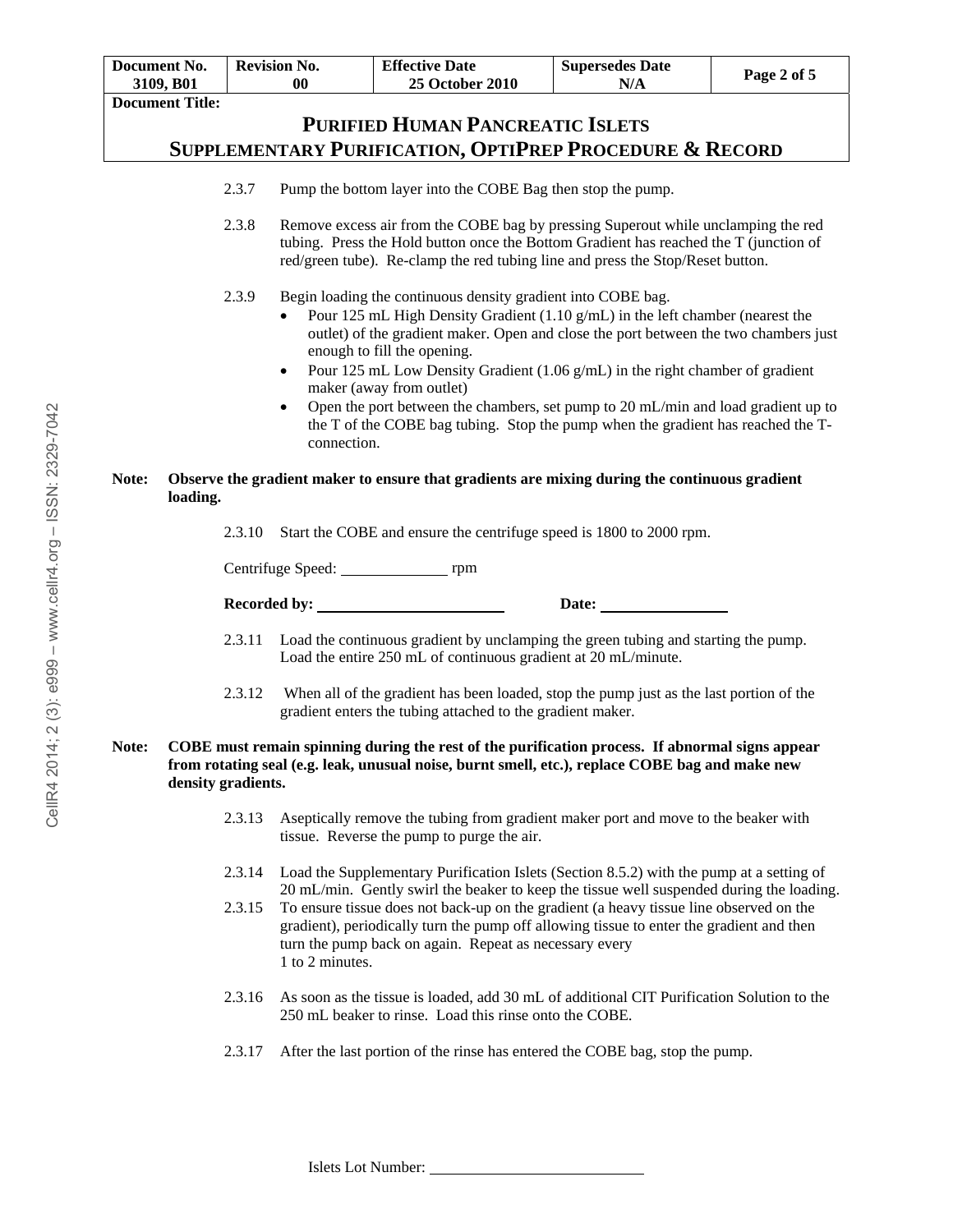|       | Document No.<br>3109, B01                                                                                                                                                   |              | <b>Revision No.</b><br>00 | <b>Effective Date</b><br>25 October 2010                                                                                                                                                                                                                          | <b>Supersedes Date</b><br>N/A  | Page 3 of 5 |  |  |
|-------|-----------------------------------------------------------------------------------------------------------------------------------------------------------------------------|--------------|---------------------------|-------------------------------------------------------------------------------------------------------------------------------------------------------------------------------------------------------------------------------------------------------------------|--------------------------------|-------------|--|--|
|       | <b>Document Title:</b>                                                                                                                                                      |              |                           |                                                                                                                                                                                                                                                                   |                                |             |  |  |
|       | <b>PURIFIED HUMAN PANCREATIC ISLETS</b>                                                                                                                                     |              |                           |                                                                                                                                                                                                                                                                   |                                |             |  |  |
|       | SUPPLEMENTARY PURIFICATION, OPTIPREP PROCEDURE & RECORD                                                                                                                     |              |                           |                                                                                                                                                                                                                                                                   |                                |             |  |  |
|       |                                                                                                                                                                             | 2.3.18       |                           | Vent the system by carefully unclamping the red tubing. Re-clamp the tubing when liquid<br>(capping solution) is approximately one inch above the ceramic seal.                                                                                                   |                                |             |  |  |
| Note: | Air left in the ceramic rotating seal can cause seal failure which may lead to leaking, seal occlusion<br>and possible system shutdown due to overpressure during Superout. |              |                           |                                                                                                                                                                                                                                                                   |                                |             |  |  |
|       |                                                                                                                                                                             | 2.3.19       |                           | Clamp the green line and allow the COBE to spin for 3 minutes. Record data on the Data<br>Log for the Re-purification COBE run, below.                                                                                                                            |                                |             |  |  |
|       |                                                                                                                                                                             | Verified by: |                           |                                                                                                                                                                                                                                                                   | Date: $\overline{\phantom{a}}$ |             |  |  |
|       | 2.4                                                                                                                                                                         |              |                           | COBE 2991 Procedure - Tissue Collection                                                                                                                                                                                                                           |                                |             |  |  |
|       |                                                                                                                                                                             | 2.4.1        | tissue fractions.         | During the 3 minute spin disconnect tubing from the pump. Prepare for collection of                                                                                                                                                                               |                                |             |  |  |
|       |                                                                                                                                                                             | 2.4.2        |                           | Verify that the Superout Rate is set at 100 mL/min.                                                                                                                                                                                                               |                                |             |  |  |
|       |                                                                                                                                                                             | 2.4.3        | the Superout button.      | After 3 minute spin, slowly remove the blue clamp on the green line and quickly press                                                                                                                                                                             |                                |             |  |  |
|       |                                                                                                                                                                             | 2.4.4        | COBE run.                 | Collect the first 150 mL of effluent into the conical tube labeled "W1" (waste) and 12 X<br>25 mL fractions into the numbered conical tubes each pre-filled with 225 mL CMRL<br>1066, Supplemented, as described on the Purification Data Log for each respective |                                |             |  |  |
|       |                                                                                                                                                                             | 2.4.5        |                           | Once the fractions are collected, stop the COBE and discard the COBE bag and tubing.                                                                                                                                                                              |                                |             |  |  |
|       |                                                                                                                                                                             | 2.4.6        |                           | To evaluate each COBE fraction quickly, gently but thoroughly mix each fraction from<br>step 9.1.3.4, then quickly transfer a 0.5 mL sample to one well of a 12-well microtiter<br>plate and 0.5 mL of the W fraction to 35 mm dish.                              |                                |             |  |  |
|       |                                                                                                                                                                             | 2.4.7        |                           | Stain each sample with dithizone according to the institution's procedure and observe for<br>islets. Record observations on the Re-purification Data Log.                                                                                                         |                                |             |  |  |
|       |                                                                                                                                                                             | 2.4.8        | supernatant.              | Centrifuge the 250 mL tubes for 3 minutes at 140 x g and 2°C to 8°C. Record Packed<br>Tissue Volumes of each COBE fraction on the Re-purification Data Log. Discard the                                                                                           |                                |             |  |  |
| Note: |                                                                                                                                                                             |              |                           | Scoring Guidelines for purified layers in Purification Data Logs:<br>Packed Tissue Volume: estimate of the tissue volume in the individual conical tubes after they<br>have centrifuged for 3 minutes at 140 x g and 2°C to 8°C.                                  |                                |             |  |  |

- % Purity: estimate relative amount (%) of islets to total tissue.
- $\bullet$  H M L D: This is the disposition for each conical tube as defined in the column header.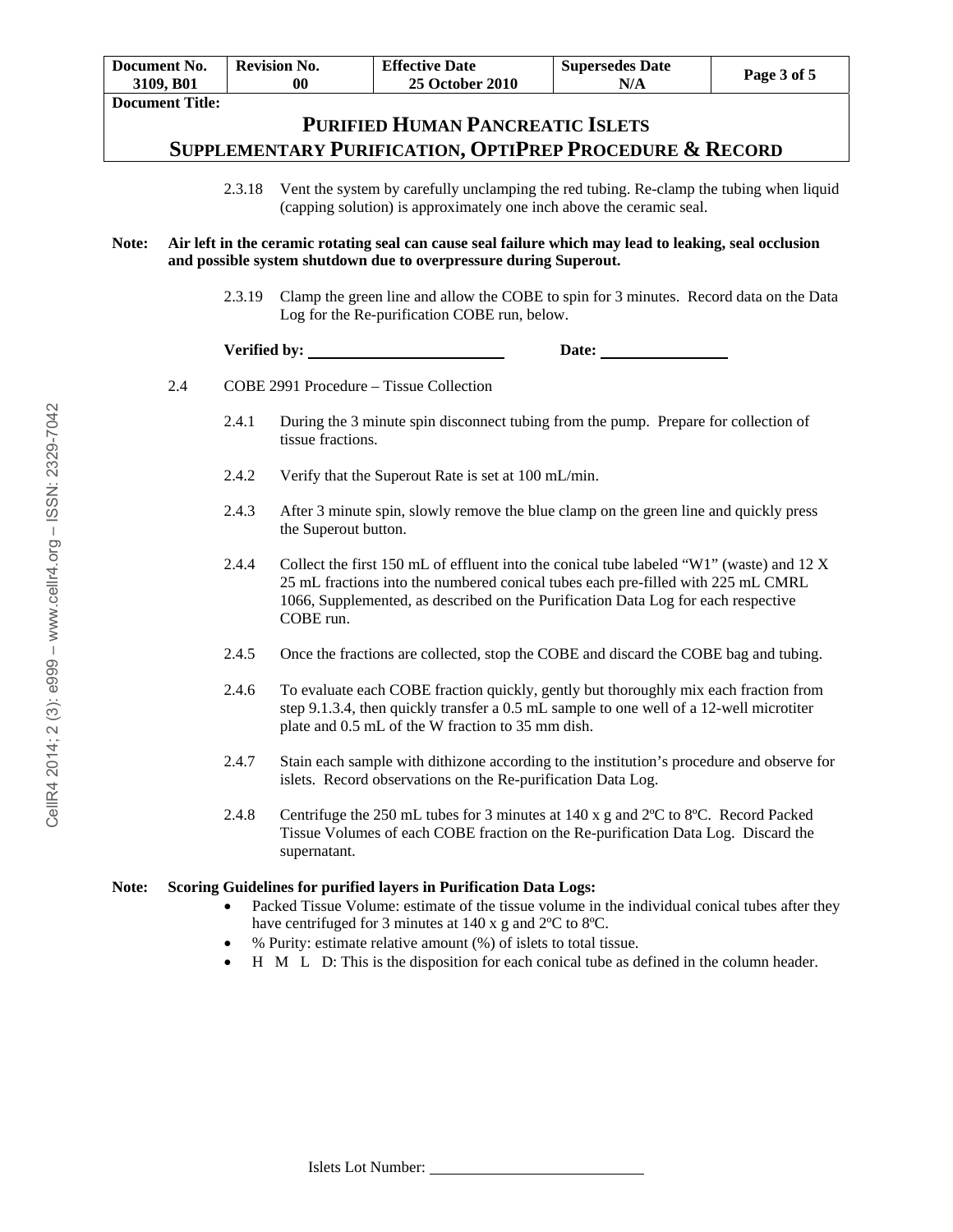| Document No. | <b>Revision No.</b> | <b>Effective Date</b>  | <b>Supersedes Date</b> |             |
|--------------|---------------------|------------------------|------------------------|-------------|
| 3109. B01    | 00                  | <b>25 October 2010</b> | N/A                    | Page 4 of 5 |
| ---          |                     |                        |                        |             |

#### **Document Title:**

## **PURIFIED HUMAN PANCREATIC ISLETS SUPPLEMENTARY PURIFICATION, OPTIPREP PROCEDURE & RECORD**

## **Supplementary Purification, OptiPrep Procedure, Data Log**

| Laver                | <b>Medium</b>                                                                                                                         |                             | Amount  |
|----------------------|---------------------------------------------------------------------------------------------------------------------------------------|-----------------------------|---------|
| <b>Capping Layer</b> | CIT Cold Storage Solution                                                                                                             |                             | $30$ mL |
| <b>Tissue Layer</b>  | mL packed tissue in this COBE Run, plus 20 mL of Albumin Human<br>USP, 25% Solution, and q.s. to 120 g with CIT Cold Storage Solution |                             | 120 g   |
| <b>Density</b>       | Low Density Gradient $(1.06 \text{ g/mL})$                                                                                            |                             |         |
| <b>Gradients</b>     | High Density Gradient $(1.10 \text{ g/mL})$                                                                                           |                             | 125 g   |
| <b>Bottom</b>        | High Density Gradient (1.10 g/mL)                                                                                                     |                             |         |
|                      | <b>Centrifuge Start Time</b>                                                                                                          | <b>Centrifuge Stop Time</b> |         |

| #                       | <b>CMRL 1066,</b><br><b>Supplemented</b><br>Pre-fill Vol.<br>(mL) | <b>Fraction</b><br><b>Volume</b><br><b>Collected</b><br>(mL) | <b>Packed</b><br><b>Tissue</b><br><b>Volume</b><br>(mL) | <b>Comments</b> | <b>Islet</b><br><b>Purity</b><br>$(\%)$ | <b>Disposition:</b><br>H: High, M: Middle,<br>L: Low, D: Discard<br>(Circle One) |
|-------------------------|-------------------------------------------------------------------|--------------------------------------------------------------|---------------------------------------------------------|-----------------|-----------------------------------------|----------------------------------------------------------------------------------|
| W                       | $\overline{0}$                                                    | 150                                                          |                                                         |                 |                                         | H M L D                                                                          |
| $\mathbf{1}$            | 225                                                               | 25                                                           |                                                         |                 |                                         | H M L D                                                                          |
| $\overline{2}$          | 225                                                               | 25                                                           |                                                         |                 |                                         | H M L D                                                                          |
| $\overline{\mathbf{3}}$ | 225                                                               | 25                                                           |                                                         |                 |                                         | H M L D                                                                          |
| $\overline{\mathbf{4}}$ | 225                                                               | 25                                                           |                                                         |                 |                                         | H M L D                                                                          |
| 5                       | 225                                                               | 25                                                           |                                                         |                 |                                         | H M L D                                                                          |
| 6                       | 225                                                               | 25                                                           |                                                         |                 |                                         | H M L D                                                                          |
| 7                       | 225                                                               | 25                                                           |                                                         |                 |                                         | H M L D                                                                          |
| 8                       | 225                                                               | 25                                                           |                                                         |                 |                                         | H M L D                                                                          |
| 9                       | 225                                                               | 25                                                           |                                                         |                 |                                         | H M L D                                                                          |
| 10                      | 225                                                               | 25                                                           |                                                         |                 |                                         | H M L D                                                                          |
| 11                      | 225                                                               | 25                                                           |                                                         |                 |                                         | H M L D                                                                          |
| 12                      | 225                                                               | 25                                                           |                                                         |                 |                                         | H M L D                                                                          |
| Bag                     | $\boldsymbol{0}$                                                  | 95                                                           |                                                         |                 |                                         | ${\bf D}$                                                                        |

Comments on supplementary purification:

Recorded by: <u>Date:</u> Date:

Verified by: <u>Date:</u> Date:

Islets Lot Number: